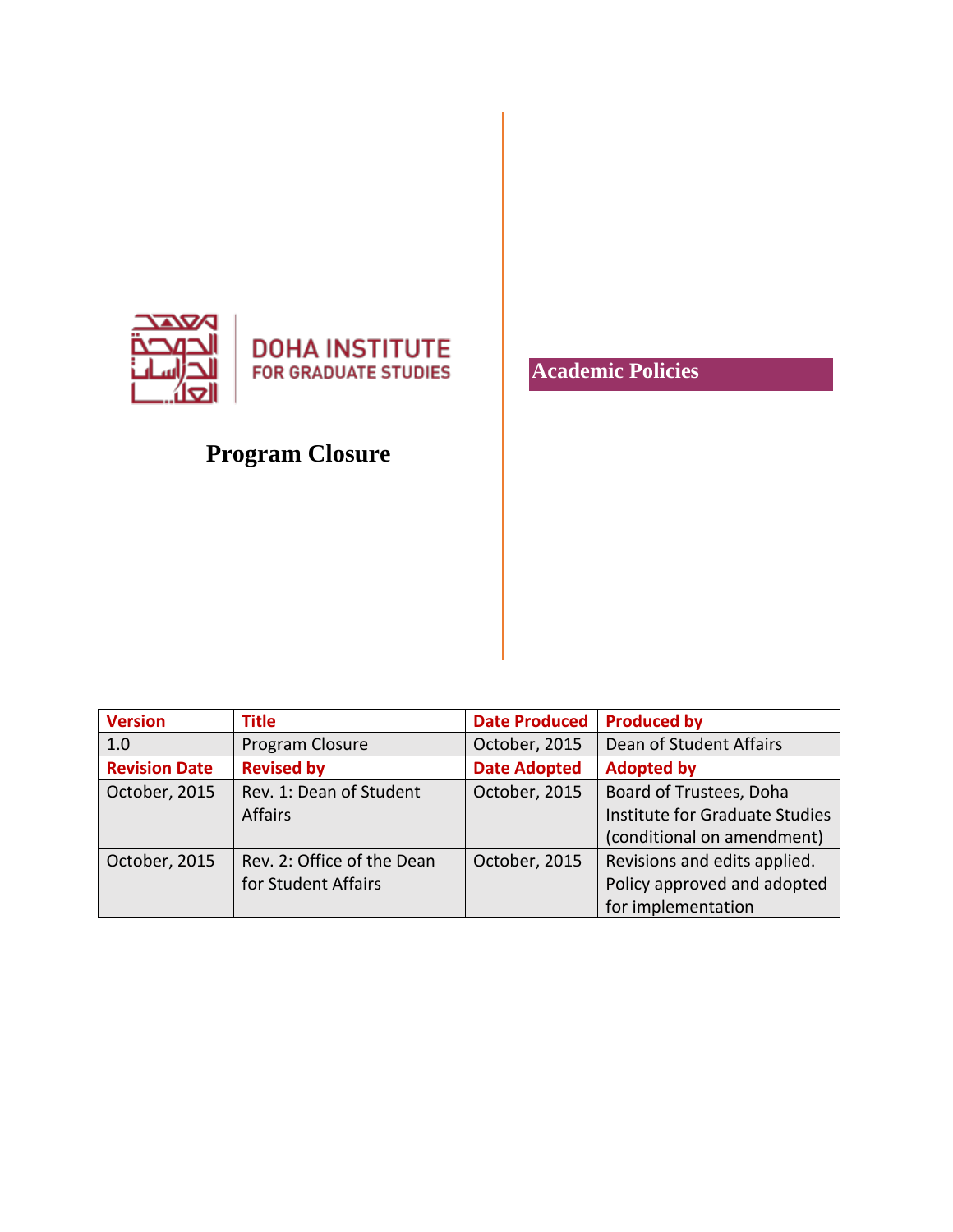### **Contents**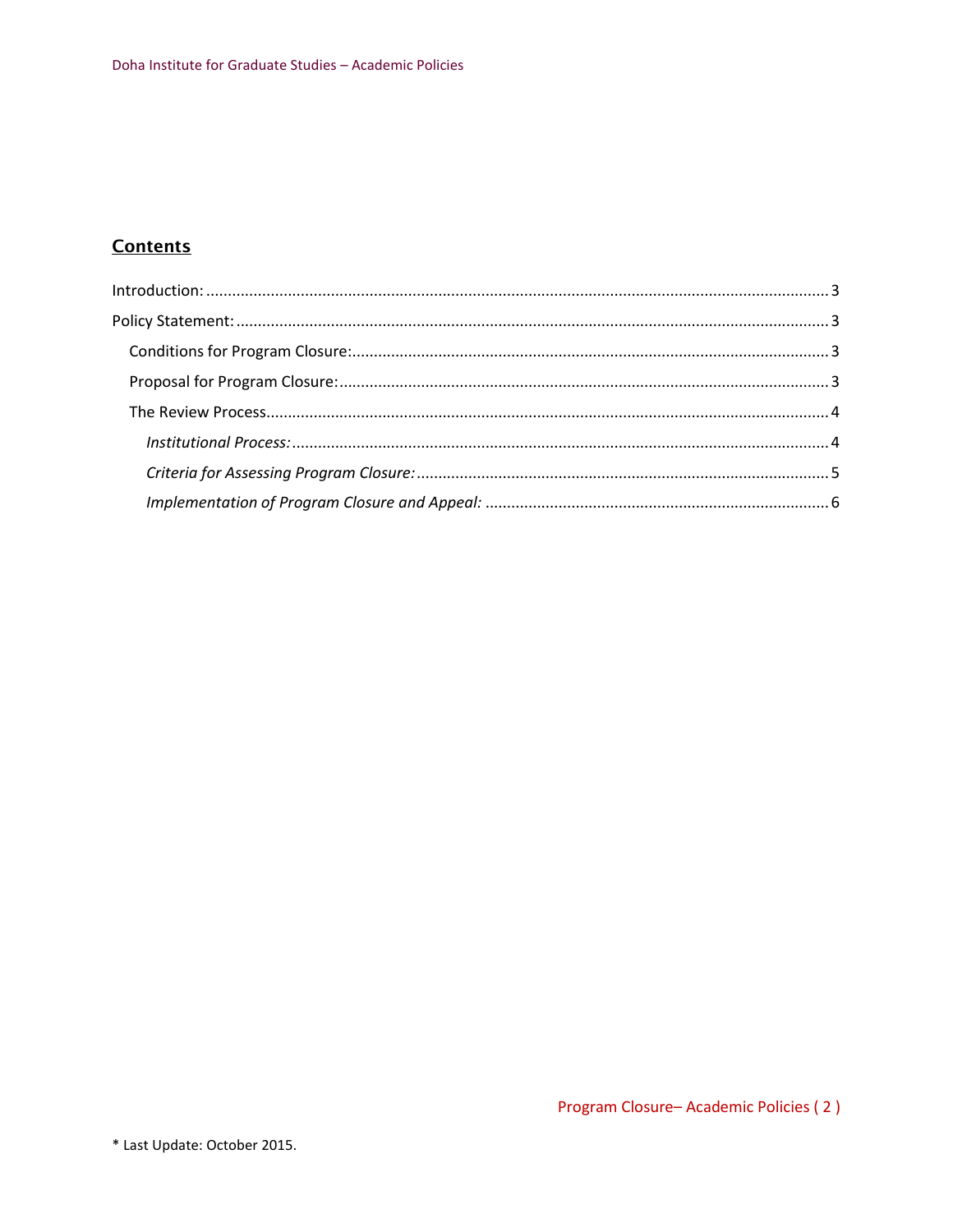#### <span id="page-2-0"></span>Introduction:

This policy sets out the DI's procedures for closing a program of study as a DI School cannot choose to close a program on its own authority due to the contractual liabilities between the students, applicants and the DI. Program closure has to follow specific procedures and approvals as this should be a collaborative process since the decision of closing a program involves not only the relevant academic department and involved administrators, but also the DI community as a whole.

"Program Closure" is defined here as the formal termination of a program run by the DI, with termination incorporating closure of admissions.

#### <span id="page-2-1"></span>Policy Statement:

#### <span id="page-2-2"></span>*Conditions for Program Closure:*

The conditions under which a program may close include, but are not limited to, the following:

- Low enrollment of students making the cost of program delivery relatively large.
- Loss of professional accreditation, if applicable.
- Poor quality and delivery of the program (e.g. repeated negative reports from the Periodic Program Review).
- Changes in resource allocation and/or constraints impeding the existence of the program.
- Change in the School's academic plans and objectives which led to a change in the type of programs the School is seeking to provide.
- Misalignment of the program with the strategic direction of the DI.

#### <span id="page-2-3"></span>*Proposal for Program Closure:*

The proposal for closing a program follows largely the same path/process of that of approving a new degree program. The head of an already existing program and/or group of faculty should notify the Dean of their School of the plan to develop a proposal to close a program. The Dean can also initiate the process of closing a degree program. In either case, the same policy and procedures apply.

The proposal will need to contain the following information comprehensively: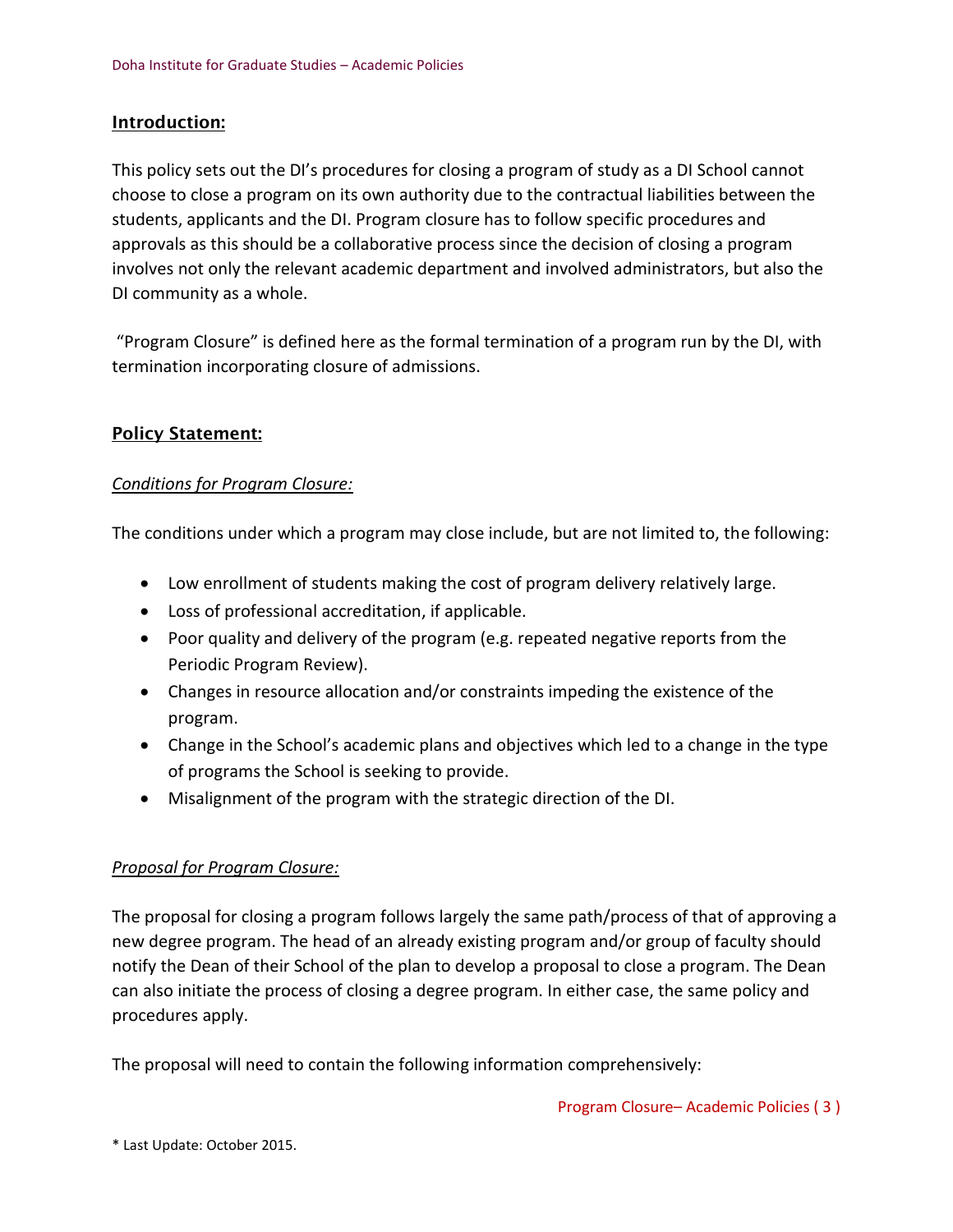- Rationale for the closure.
- Impact of the closure on the other aspects of the teaching and research provision of the School concerned and the Institute as a whole.
- Impact of the closure on the full-time faculty and staff delivering the program.
- Impact of the closure on students currently enrolled in the program and plans for accommodating them in other programs or institutions, where possible.
- Impact of the closure on other program(s) current students may transfer to in order to complete their degree.
- Impact of the closure on prospective students who have accepted offers for the program proposed for closure and plans for their academic accommodation.
- Impact of the closure on prospective student recruitment for the rest of the School concerned and the DI as a whole
- Impact of the closure on other units or departments operating in the DI, where relevant.
- Impact of the closure on the overall mission and strategic goals of the DI and its reputation.
- Impact of the closure on the DI's external stakeholders such as its important contributors and/or alumni and their relationship to the DI.
- Impact of the closure on community and public service.

#### <span id="page-3-0"></span>*The Review Process*

#### <span id="page-3-1"></span>*Institutional Process:*

- **Review by the School's Academic Affairs Committee:** The proposal is sent through the dean's office to the Academic Affairs Committee for their review and approval. The Committee may amend the proposal if needed. The Committee must refer to the criteria questions (see next section) to adequately assess whether a program should be closed. If the proposal is approved, the Committee will send back to the dean's office the proposal with their review and amendments, if applicable, within a month of receiving the proposal.
- **Review by the School's Dean:** In his/her review, the Dean may amend the proposal if needed before it is further considered but he/she must resort to the criteria questions (see next section) to adequately assess the proposal for a program's closure. If the Dean approves the proposal, he/she will need to draft a letter supporting the closure of the concerned program including his/her review comments. The dean's office must then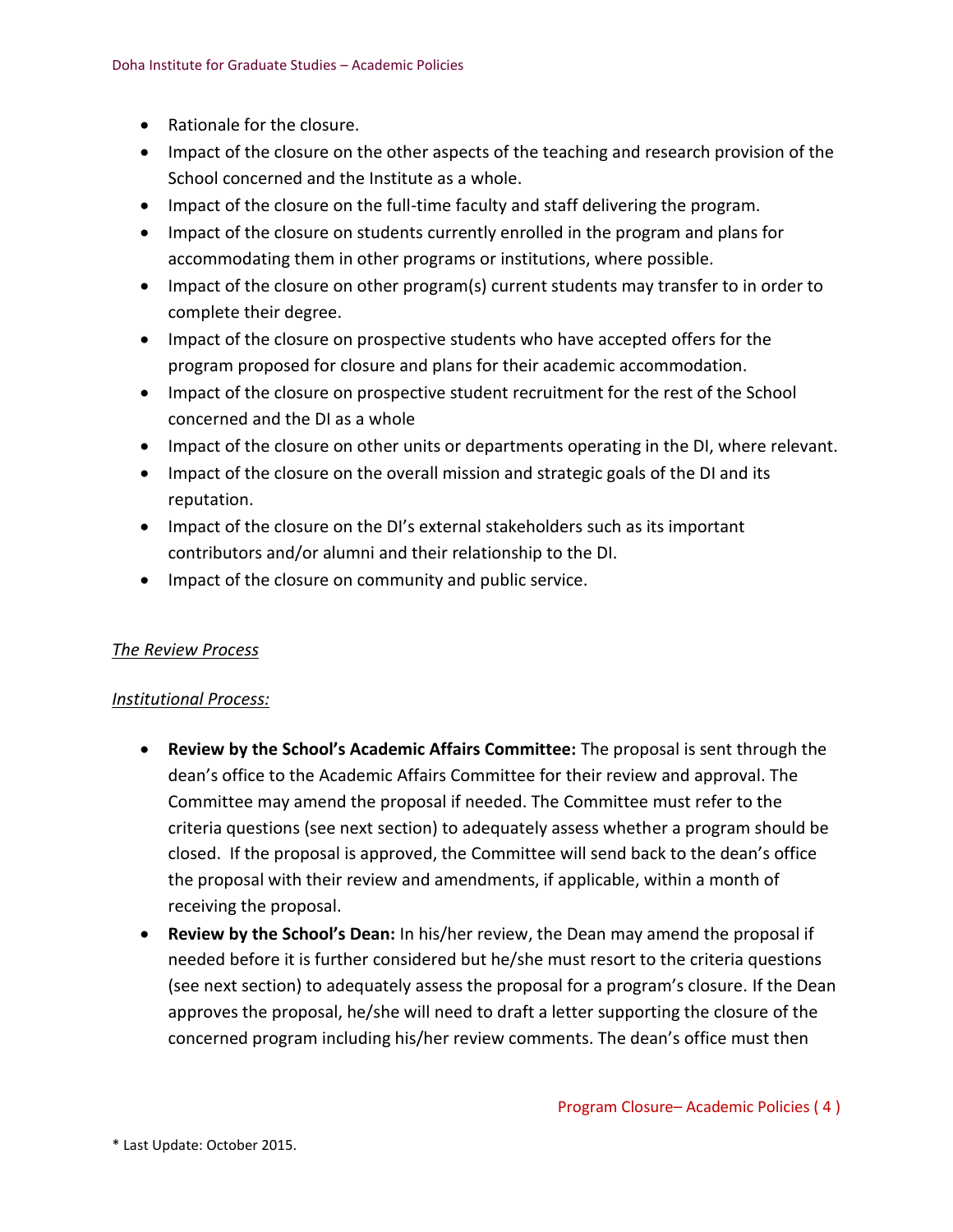submit the proposal, the dean's letter and review, within a month of receiving the proposal, to the Provost.

- **Review by the Provost:** The Provost will review the proposal, and the dean's letter and review, determine that all information has been included, and, in turn, provide his/her own review comments within 15 days of him/her receiving the proposal. He/she may suggest possible changes to be made on the proposal before it is further considered.
- **Review by the DI Council:** As the highest executive body in the DI, the DI Council will review and decide on the proposal, taking the Provost's recommendation into consideration, within 30 days of receiving the proposal.
- **Review by the Board of Trustees (BoT):** As the highest entity overseeing the DI, the Bot will ratify, if it sees fit, the DI Council's decision in its next annual meeting**.**

#### <span id="page-4-0"></span>*Criteria for Assessing Program Closure:*

Each of the above constituencies will examine the proposal according to a set of criteria, in the form of questions, to ensure consistency in the review process and to help reviewers make a more careful, informed, and transparent decision on whether a program should be closed or not. The set of questions, outlined below, is not an exhaustive list but is meant for guidance only.

- How many students are currently enrolled in the program that is proposed for closure? Over the last five years, how many students have been enrolled and how many have received a degree in the program? And how do these figures compare with the target numbers for the program?
- What alternative program options current and prospective students have if the program is closed?
- How will faculty members teaching in the program be affected and what is to be done with them?
- How will support staff (non-academic) involved with the program (e.g. administrative secretaries) be affected and how will they be dealt with?
- What shared services and/or resources would be reduced or removed if the program is closed?
- How will external stakeholder(s) associated with the program be affected and how will they be dealt with?
- To what degree has the program been able to meet its intended student learning outcomes?